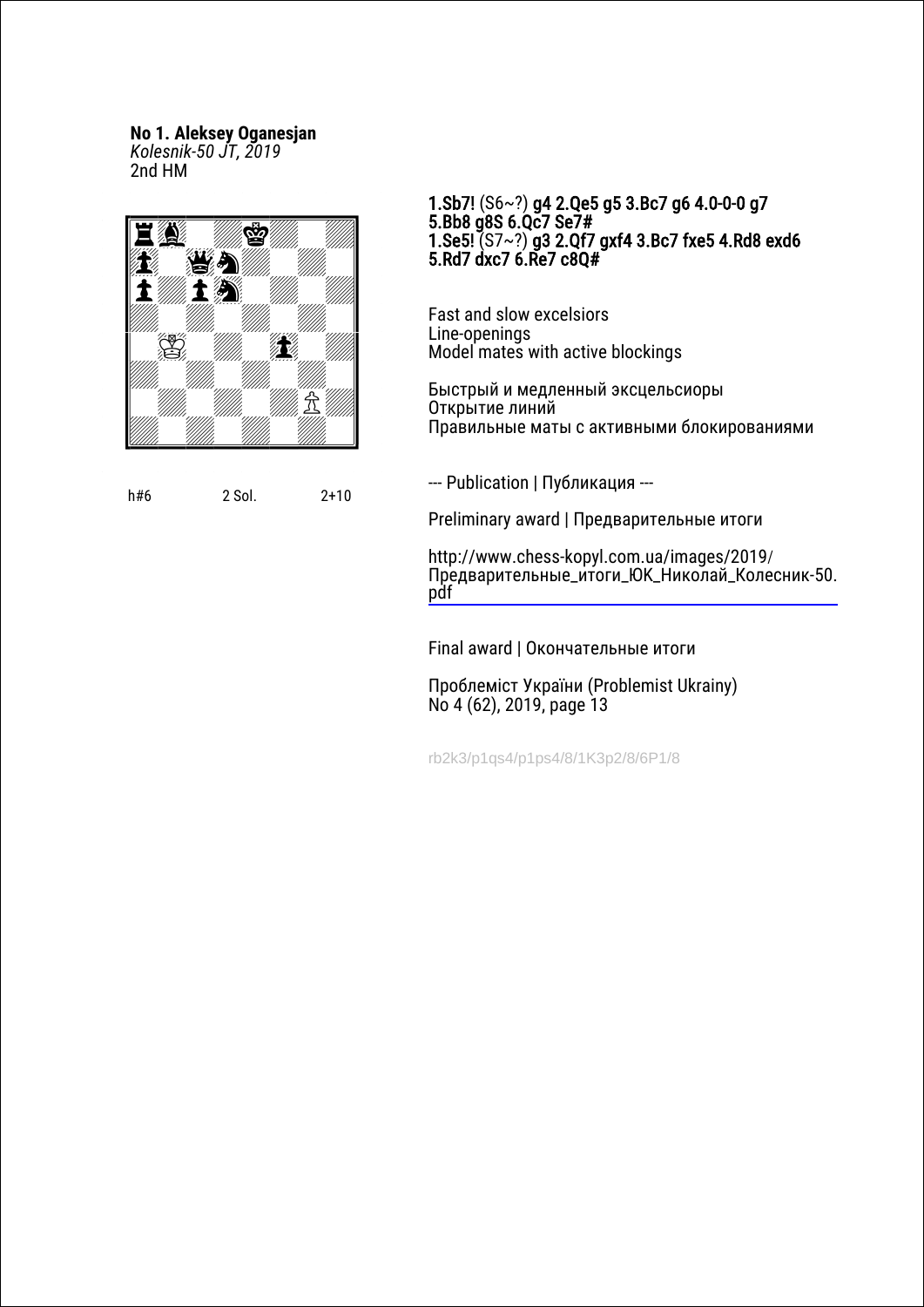## **No 2. Aleksey Oganesjan** *Aksenov-65 JT, 2021*

2nd HM



h#2 b) Move b8 f8 c) Move b8 f2 3+6

a) diagram: 1.Rb7 Sa5 2.Ka7 Sc6#

b) Kb8->f8: 1.Rf7 Sd4 2.Kg7 Se6#

c) Kb8->f2: 1.Rd2 Sc1 2.Ke1 Sd3#

Cоздание и игра батарей из одних и тех же фигур Дальние блокирования одной и той же фигурой Правильные маты

Creation and play of battery from the same pieces Remote blockings by the same piece Model mates

--- Publication | Публикация ---

<https://disk.yandex.ua/i/Q9pzyzCeXnh5Nw>

from Yuri Gordians's site, <http://9148.od.ua/itogi-raznyh-konkursov>

1k4r1/3r3s/1q6/7K/8/1S6/4p3/Q7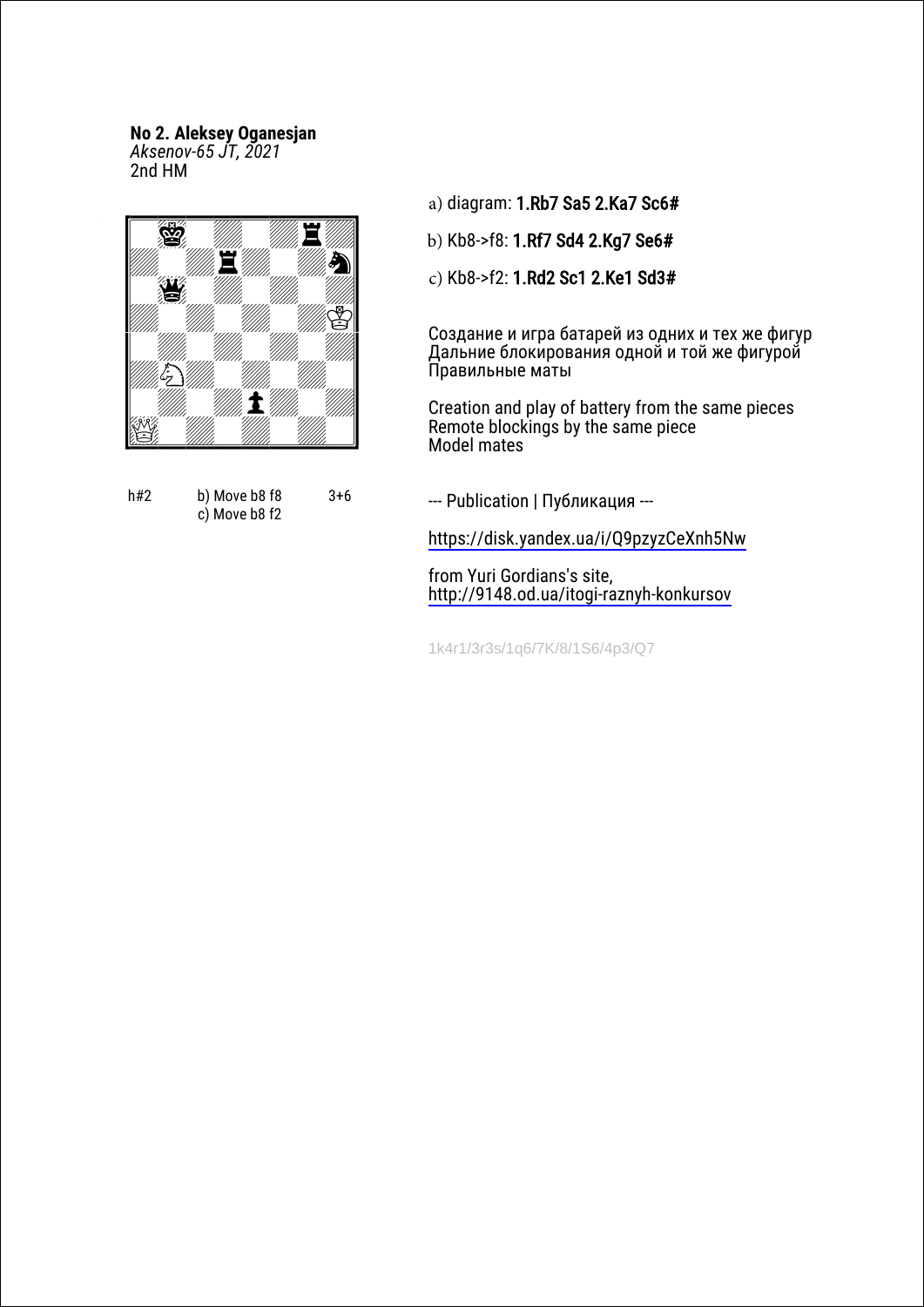### **No 3. Aleksey Oganesjan**

*8th FIDE World Cup (E73), 2020* 8th Сomm.



h#5.5 2 Sol. 7+4

- 1...B~? 2.e5
- 2...dxe5 3.d4 e6 pat
- 2...g4 3.e4 g5 4.e3 g6 pat
- 1...Bf4? 2.e5
- 2...dxe5 3.d4 Be3! 4.dxe3 e6 pat
- 2...g4 3.exf4 g5 4.f3+!

#### 1...Be1! 2.e5 dxe5 3.d4 Bc3! 4.dxc3 e6 5.c2 e7 6.c1B! e8Q/R# 1...Bf2! 2.e5 g4 3.e4 g5 4.e3 g6 5.exf2 g7 6.f1S! g8Q/R#

Analogue of "White correction" in h#: random move of Bishop is unsuccessful in view of a pat, that's why White executes corrective move by Bishop to preventively sacrifice it "under" Black Pawn Totally: three corrective moves of Bishop (one in the try, two - in the solution) and its sacrifices on 4 different squares Black tempo underpomotions in the solution

Аналог «белой коррекции» в h#: безразличный ход слоном не проходит из-за пата, поэтому белые выполняют точный ход слоном, заблаговременно подставляя его под пешку Итого: три точных хода слоном (один в попытке, два в решении) и его жертвы на четырех разных полях Черные слабые темпопревращения в решении

--- Publication | Публикация ---

[https://www.wfcc.ch/wp-content/uploads/E-8FIDECUP](https://www.wfcc.ch/wp-content/uploads/E-8FIDECUP-Final.pdf) -Final.pdf (page 12)

k7/Pp6/1P2p3/3p4/3P4/3P2B1/4K1P1/8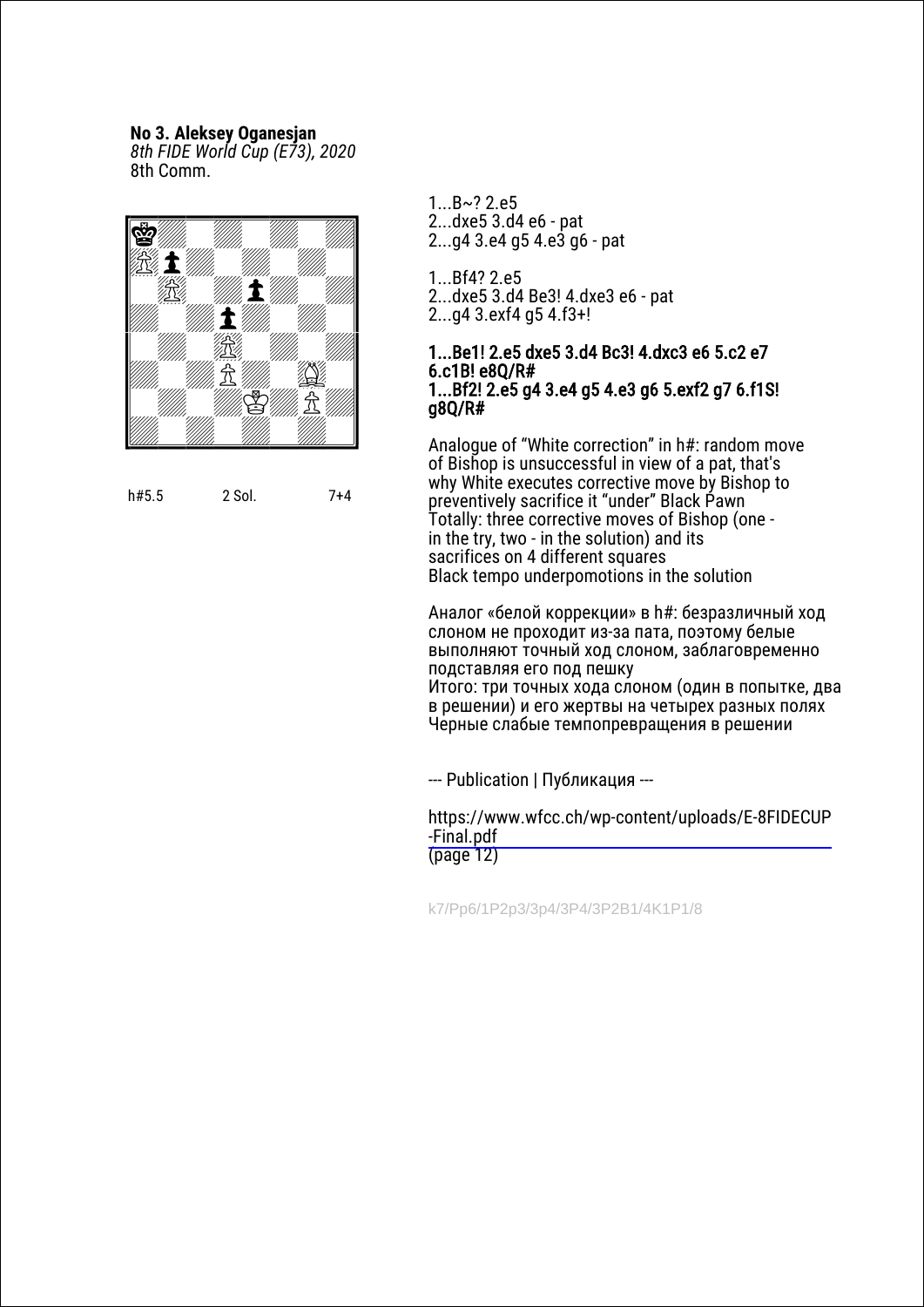## **No 4. Aleksey Oganesjan**

*Moscow tourney, 2019* 1st Сomm.



### 1.Qd4 cxd4 2.Bb6 (Sb6?) Rxc4 3.Ba7 Rc8# 1.Rb4 cxb4 2.Sb6 (Bb6?) Rxc7 3.Sa8 Rb7#

Play on the same square with choice Line-openings

Игра на одно поле с выбором Вскрытие линий

--- Publication | Публикация ---

[http://selivanov.world/download/Solving/%202019/%D0%9C%D0%](http://www.selivanov.world/download/Solving/%202019/%D0%9C%D0%9A%202019%20h%20%D0%9C%D0%B5%D0%B4%D0%B8%D0%BD%D1%86%D0%B5%D0%B2_02.11.19%20%D0%BA%D0%BE%D1%80%D1%80.pdf) 9A%202019%20h%20%D0%9C%D0%B5%D0%B4%D0%B8 %D0%BD% D1%86%D0%B5%D0%B2\_02.11.19%20%D0%BA%D0%BE%D1%80% D1%80.pdf

1k6/2b5/3S4/1r6/2s3q1/1pPp4/8/1KRs4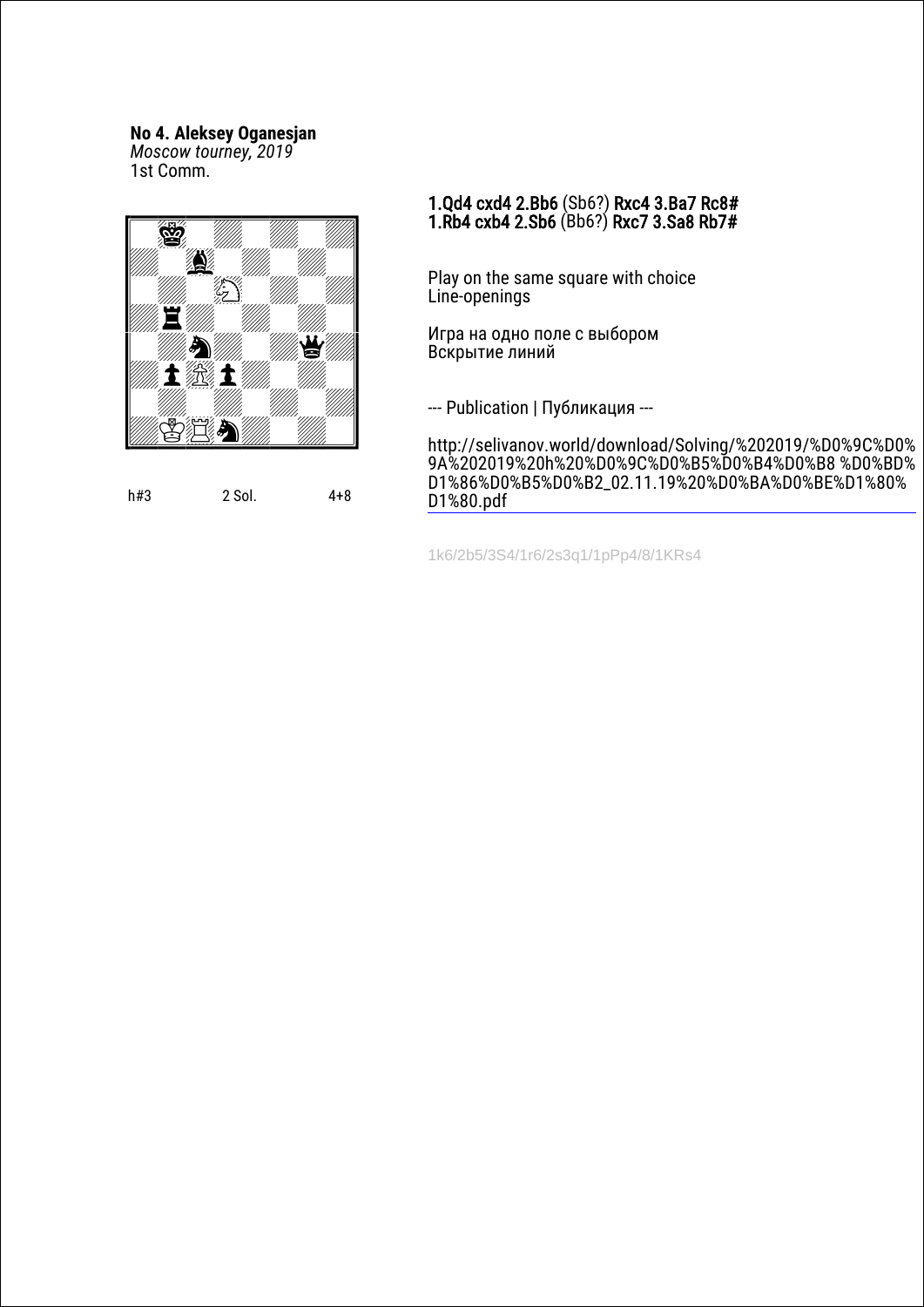### **No 5. Aleksey Oganesjan**

*Moscow tourney, 2019*

1st HM



\*1...Bc6# 1.a5 Kc6 2.a4 Kxd5 3.a3 Kxd4 4.a2 Kd5 5.a1B Kc6 6.Bd4 Kc7 7.Ba7 Bc6#

Block problem Annihilation Changing of blocking piece

Задача-блок Аннигиляция Замена блокера

--- Publication | Публикация ---

[http://selivanov.world/download/Solving/%202019/%D0%9C%D0%](http://www.selivanov.world/download/Solving/%202019/%D0%9C%D0%9A%202019%20h%20%D0%9C%D0%B5%D0%B4%D0%B8%D0%BD%D1%86%D0%B5%D0%B2_02.11.19%20%D0%BA%D0%BE%D1%80%D1%80.pdf) 9A%202019%20h%20%D0%9C%D0%B5%D0%B4%D0%B8 %D0%BD% D1%86%D0%B5%D0%B2\_02.11.19%20%D0%BA%D0%BE%D1%80% D1%80.pdf

k3B1s1/p1K1p3/3pPp1p/3p1P1P/3p4/3P4/8/8

h#7 6+9